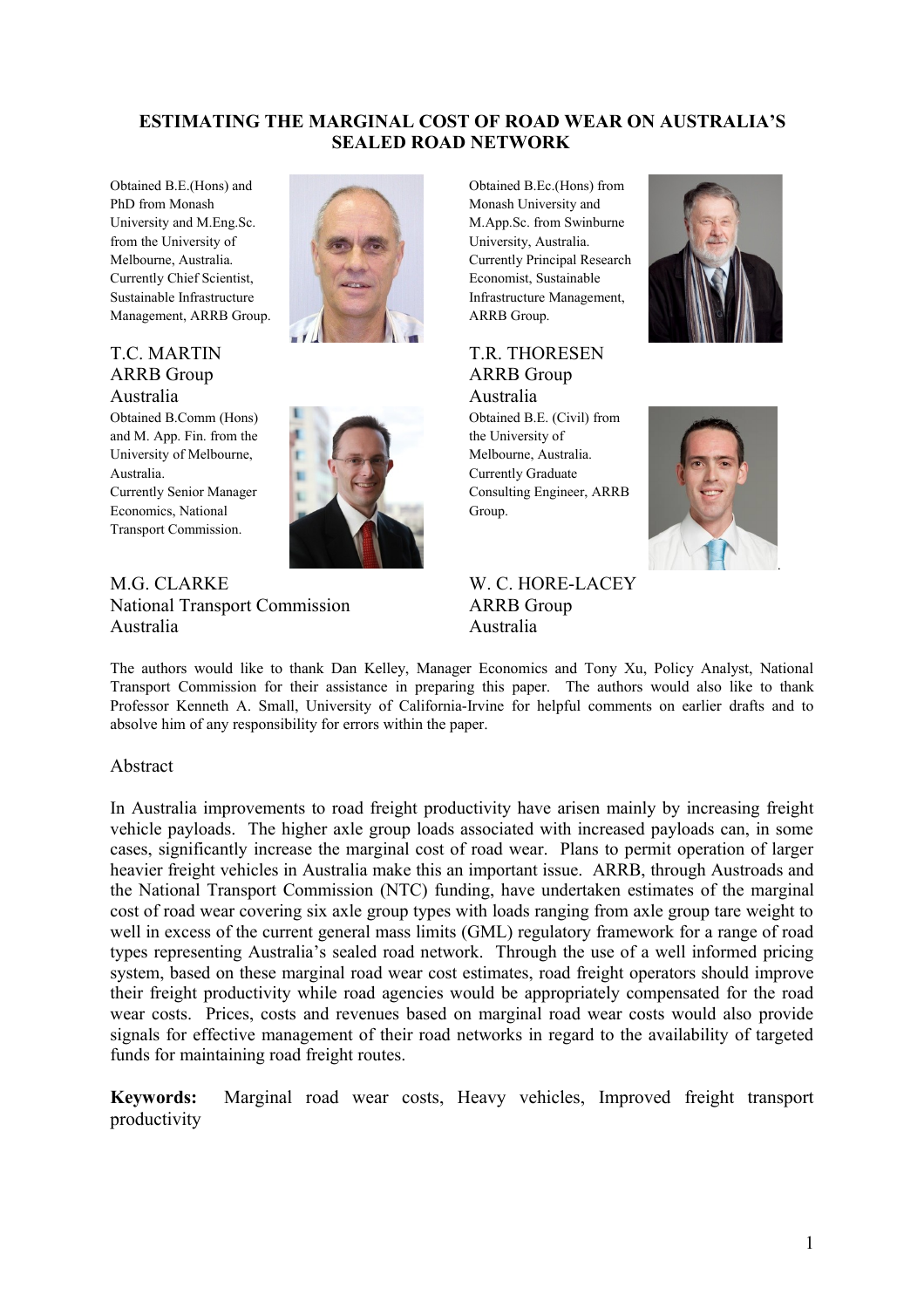## **1. Introduction**

Historically, improvements to Australia's road freight productivity has been on increasing freight vehicle payloads and allowing access to vehicles with longer, wider and taller configurations in a way that ensures safety. However, the road infrastructure service providers (that is, state government road agencies and local governments) are, generally speaking, close to the limit beyond which they are comfortable providing greater access. There are a variety of reasons for this, including the perception that road wear is quite significant at the higher end of the mass scale. Therefore, two significant challenges exist. Firstly, can the current road network be used more efficiently and productively and, secondly, can the road network access be expanded in a way that enables the additional cost of this improved access to be recovered.

In this context, following the Productivity Commission's (2006) inquiry into road and rail infrastructure pricing, Australian governments have been engaged in a process of exploring alternative road infrastructure pricing models for heavy vehicles through the Council of Australian Governments (COAG)'s road reform plan. This plan has a number of components to it, however, one common theme is the belief that more efficient price signals to heavy vehicle road users about use of road infrastructure taking into account the actual nature of the usage of the vehicle, in terms of weight (or mass), distance travelled and the location of the road usage, has the capacity to improve the utilisation of the road network by encouraging the right vehicle onto the right road. In addition, this plan included investigation of pricing schemes that would enable access to be opened up for vehicles to carry loads greater than the current mass limits provided that they were associated with a charge to reflect the additional road wear cost.

This paper presents some initial findings of a research study that has investigated the marginal costs associated with higher loads on a vehicle, taking into consideration that the Australian road network has many different road types. The research was funded by Austroads (Australian and New Zealand association of state, federal and local government road agencies) and the National Transport Commission (NTC) and undertaken by ARRB (formerly the Australian Road Research Board). The expectation is that these marginal costs can provide input into the evaluation of road infrastructure pricing reform.

# **2. General Approach and Assumptions**

# **2.1 Definition of Marginal Cost**

Economic efficiency requires that prices are set equal to marginal costs. The marginal costs of road usage<sup>[1](#page-1-0)</sup> take into account two factors:

- the impact on road users in terms of vehicle operating costs
- the impact of heavy vehicles on the road infrastructure

In this light, the focus of this paper is on estimating the marginal road infrastructure cost resulting from additional units of road usage, focusing on higher loads on a vehicle. The marginal cost impact on road users has not been estimated. However, the analysis has been structured to test and ensure that the level of service, in terms of the roughness of the road pavement, stays within defined bounds<sup>[2](#page-1-1)</sup>. Since the focus is on the impact that additional mass

<span id="page-1-0"></span><sup>&</sup>lt;sup>1</sup> Congestion, safety and emission costs are not considered here.

<span id="page-1-1"></span><sup>&</sup>lt;sup>2</sup> This should mean that the marginal cost impact on road users is close to zero which was illustrated in Newbery (1988).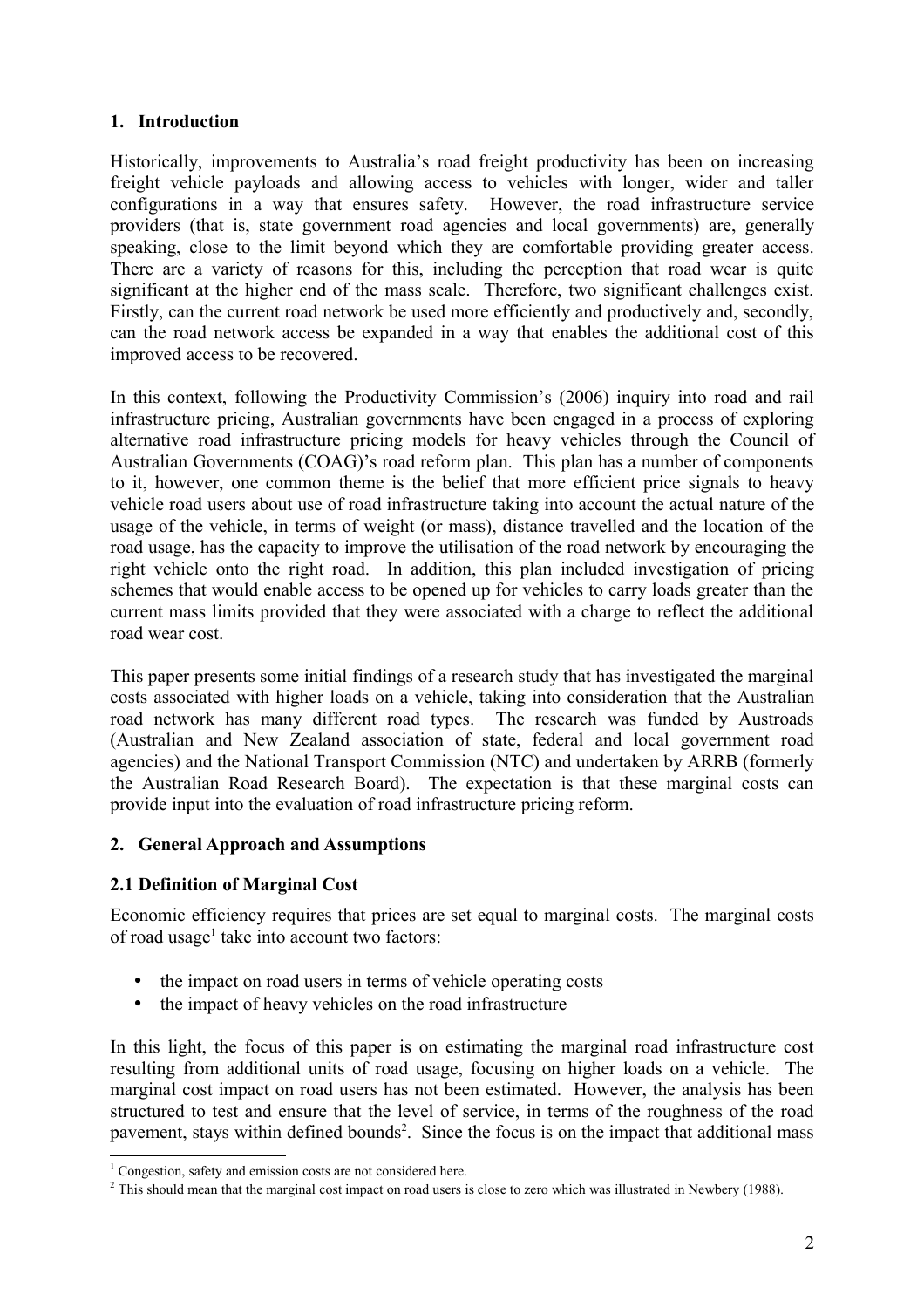(higher loads) has on road costs, this paper is focused on estimating the marginal cost of road wear<sup>[3](#page-2-0)</sup>. There are two types of marginal costs that will be considered<sup>[4](#page-2-1)</sup>:

- Short-run marginal costs (SRMC) will take into account the cost of maintaining a road within its defined roughness level but with the constraint that no pavement strengthening will be allowed beyond its initial design strength.
- The long-run marginal costs (LRMC) will also take into account the cost of maintaining a road within its defined roughness level with an allowance for pavement strengthening of any nature (including reconstructions) to occur at any time during its life-cycle as part of the cost minimisation function.

## **2.2 Model Construction**

Road wear costs were estimated using the Freight Axle Mass Limits Investigation Tool (FAMLIT), a pavement life-cycle costing analysis model (Michel and Toole 2006), which was applied to six axle groups on a range of road types, representing Australia's sealed road network, over a 50 year analysis period. Road wear costs were based on the present value (PV) of the routine and periodic maintenance and rehabilitation costs incurred by managing each road type within agreed condition (roughness) limits over the analysis period. The PVs of these aggregated costs were converted (Hudson et al. 1997) to their equivalent annual uniform costs (EAUC, Australian dollars, AUD/lane-km) to simplify the analysis.

The impacts of increasing axle load increments on road wear were quantified by developing separate load-wear-cost (LWC) relationships for each of six axle groups for each of the designated road types in the Australian sealed road network (Thoresen et al. 2009). Loadwear costs, in terms of EAUC, were estimated using FAMLIT for 1 tonne increment increases in each group axle load over a range of axle load increases ranging from the tare weight to well in excess of those allowed under the general mass limits (GML) regulatory framework. For each axle group pass, apart from the target axle group, the axle loads of the other axle groups were held constant.

A simulated road network, using representative traffic and traffic load data, was developed as follows to represent all three sealed pavement types (sprayed seal unbound granular, GN; asphalt, AC; and, cement stabilised, CS) categorised in terms of traffic load capacity in different locations and climates in Australia:

- Some 17 road types were used to represent the road network, which were further categorised in terms of design traffic levels, in urban and rural locations under typical climates (three zones). They formed the basis of an initial network matrix of new and in-service pavements.
- The new pavements (N) were designed to suit assumed existing traffic loads (Austroads 2004) using an assumed Californian Bearing Ratio (CBR) of 5%.
- The existing in-service pavements (S) of each road type were examined at different points of their life-cycle, so each road type was assumed to include sections covering a typical range of pavement ages (10, 20, 30 and 40 years, including new pavements).

<span id="page-2-0"></span> $3$  Road wear is defined to include all of the relevant road costs that are impacted by road usage. Note that bridges have been excluded from the analysis and would most likely have very different marginal cost curves.

<span id="page-2-1"></span><sup>&</sup>lt;sup>4</sup> SRMC and LRMC are alternative views of marginal costs and not different measures which are to be added. The distinction between SRMC and LRMC has been made because it has been assumed that the decision to strengthen a road beyond its original design is a different type of expenditure decision than a decision to repair a road back to its original design standard.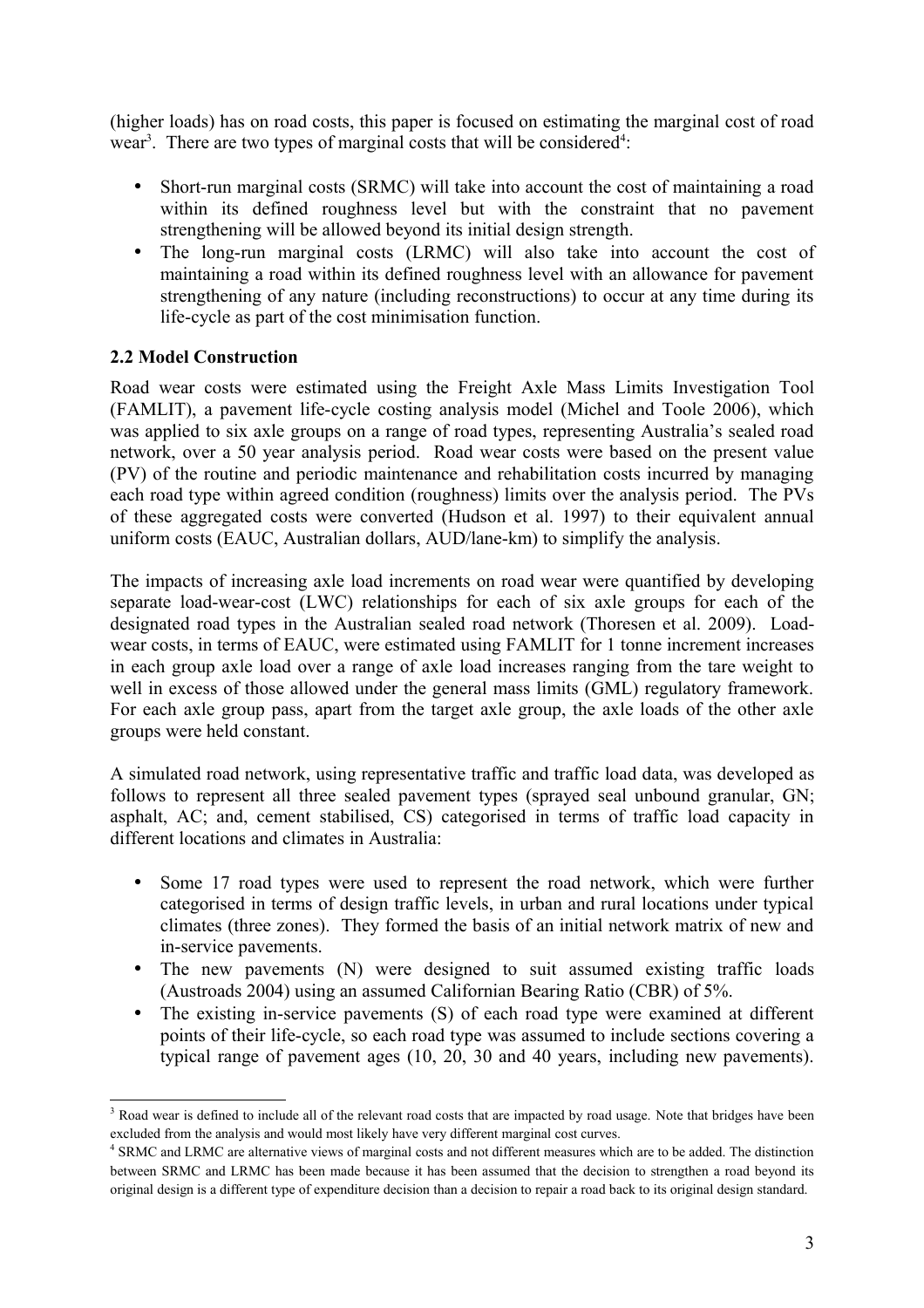The condition (roughness) of these sections was predicted by applying a road deterioration (RD) model to a newly constructed or rehabilitated pavement.

• Each section was assumed to be one lane wide, with typical width, and one kilometre long so road wear costs could be calculated in terms of AUD/lane-km.

The following assumptions were used in determining road wear costs:

- No traffic growth of heavy vehicles was considered during the life-cycle costing analyses of road wear.
- The life-cycle costing analyses of road wear were conducted under an unconstrained budget, that is, the road wear costs of all loading scenarios assumed that adequate funds were available to perform maintenance and rehabilitation works when needed.
- Routine and periodic maintenance costs were increased with increasing axle loads. This was to simulate increases in these costs due to either the increased frequency of resealing/resurfacing or the use of higher quality reseals/resurfacing along with additional routine maintenance work to cope with the increased axle loads<sup>[5](#page-3-0)</sup>.

# **2.3 FAMLIT lifecycle costing analysis**

The life-cycle costing analysis in FAMLIT involved the following:

- Rehabilitation works were triggered as a result of meeting the intervention criteria. Following rehabilitation works, the surface conditions were reset to new condition values (Austroads 2007) and the pavement age was reset to zero. Road deterioration prediction then recommenced from this point in the same manner as before.
- The road costs for the maintenance works *(me, see equation (1)* in footnote 3) were applied annually and at a specific point in time for pavement rehabilitation.
- The weighted average EAUC for each pavement and road type and each climatic region was then determined using the nominated pavement age distribution for each axle group load increment to develop the LWC relationships with axle group load (tonne-km) and with standard axle repetitions (SAR-km).

## **2.4 Pavement deterioration and interventions**

One of the key aspects of the modeling is the way in which the road deteriorates over time and interventions are triggered. Two different models were applied:

• Strength/roughness deterioration model (SRD): This model assumes that roughness deterioration is a function of cumulative standard axle repetitions, climate and the annual strength estimate. This roughness deterioration model was derived from an HDM<sup>[6](#page-3-1)</sup> aggregate roughness model. Therefore, under the SRD model an intervention through rehabilitation occurs once cumulative standard axle repetitions results in roughness reaching a predefined trigger point.

<span id="page-3-0"></span><sup>&</sup>lt;sup>5</sup> The annual pavement maintenance cost (AUD/lane-km), *me*, was previously found to be related to road use (Byrne and Martin 2008) as follows:

 $me = \alpha + 0.00309 \times ESA/lane/year(1)$  where

 $\alpha$  = routine maintenance cost (increased with traffic load range).

Equation (1) quantified the impact of increased axle group loads on the pavement maintenance expenditure.

<span id="page-3-1"></span><sup>6</sup> Patterson, WDO and Attoh-Okine, B (1992)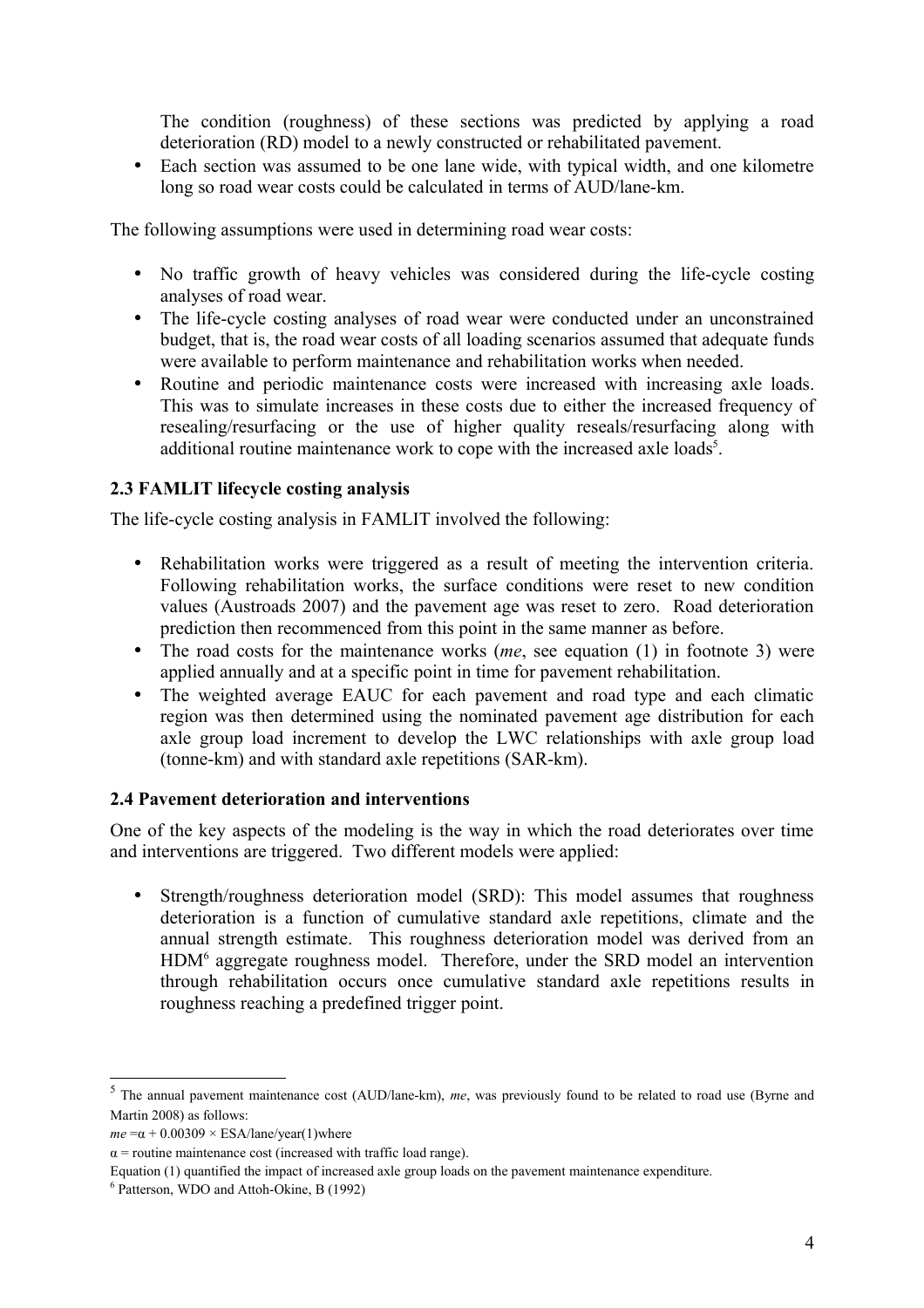- Rutting/roughness deterioration model (RRD): Similar to the first model, the RRD model (Martin 2009) assumes that roughness deterioration is a function of cumulative SAR, climate and initial strength. However, the RRD model has three additions:
	- 1. The amount of routine and periodic maintenance undertaken affects the need for an intervention by rehabilitation.
	- 2. Rutting as well as roughness is taken into consideration in establishing whether an intervention by rehabilitation is required.
	- 3. Roughness deterioration is a function of the initial design strength (or new value after intervention) instead of the annual strength value.

Therefore, under the RRD model a similar method of intervention occurs except there is an allowance for two other key factors to play a role in the timing of intervention (that is, routine maintenance and rutting). $<sup>7</sup>$  $<sup>7</sup>$  $<sup>7</sup>$ </sup>

# **2.5 Loading Scenarios**

The loading scenarios considered covered six axle groups as follows: single axle single tyre (SAST), single axle dual tyre (SADT), tandem axle single tyre (TAST), tandem axle dual tyre (TADT), triaxle dual tyre (TRDT) and quad axle dual tyre (QADT). The loading scenarios used 1 tonne axle group load increments starting at the tare weight and increasing well beyond GML. Table 1 summarises the loading scenarios used.

| Loading scenario     | <b>SAST</b> | <b>SADT</b> | <b>TAST</b> | <b>TADT</b>  | <b>TRDT</b> | QADT         |
|----------------------|-------------|-------------|-------------|--------------|-------------|--------------|
|                      | (tonne)     | (tonne)     | (tonne)     | (tonne)      | (tonne)     | (tonne)      |
| Reference load       | 5.4         | 8.15        | 9.17        | 13.76        | 18.45       | 22.53        |
| Load increment       |             |             |             |              |             |              |
| Axle load offset     |             |             |             | 5.5          | 9           | 9.75         |
| Tare weight          |             | 4           | n           | 6.5          | 10          | 10.75        |
| Base GML             |             | 9           | 11          | 16.5         | 20          | 24           |
| Maximum load         | 12          | 15          | 20          | 26.5         | 35          | 45           |
| Load increment range | $3 - 12$    | $4 - 15$    | $6 - 20$    | $6.5 - 26.5$ | $10 - 35$   | $10.75 - 45$ |

**Table 1: Axle group loading combinations used in the analysis**

As the analysis had assumed the distribution of load on the different axles groups for each pavement and road type, it was therefore possible to make the above separate assessment of the road wear cost of each axle group with incremental load increases.

# **2.6 Traffic Loading**

The annual traffic loading (base case) for each road type was based on annual weigh-inmotion (WIM) data, which allowed assessment of the various heavy vehicle types and axle group load distributions (Austroads 2008) together with typical annual average daily traffic (AADT) volumes. Studies on the load equivalency and damage exponents for different pavement types (Austroads 2004) recommend the following damage exponents in estimating SAR to assess the road wear impacts of different axle group loads on the different pavement types:

- granular pavements with a sprayed seal, GN, used SAR4, i.e., a damage exponent of 4
- asphalt pavements, AC, used SAR5, i.e., a damage exponent of 5

<span id="page-4-0"></span> $<sup>7</sup>$  Note that the change from a variable strength to initial strength does not have a significant impact on the results.</sup>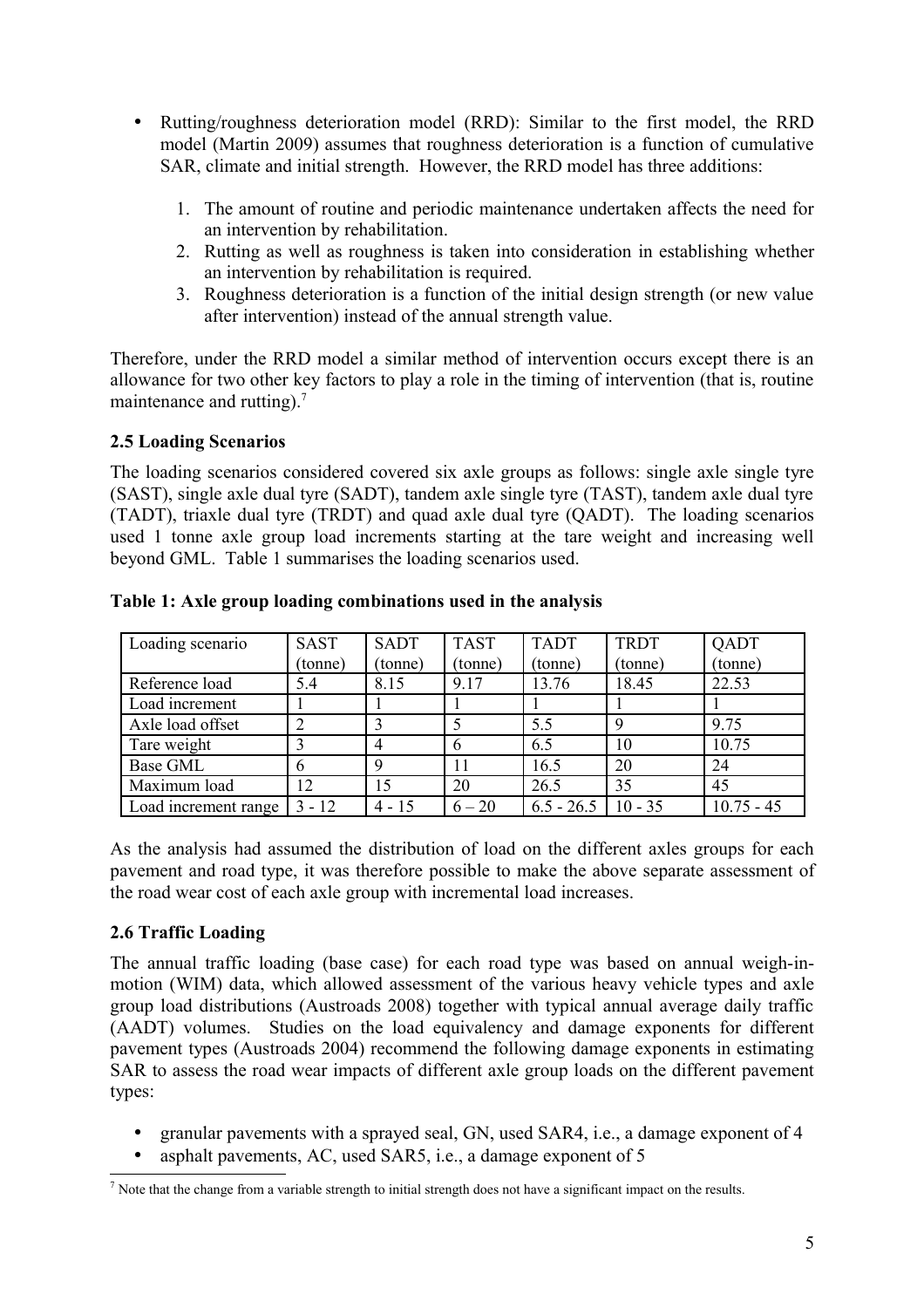• cement stabilised pavements, CS, used SAR12, i.e., a damage exponent of 12.

#### **2.7 Incorporating SRMC and LRMC**

Initially, marginal costs were estimated using the standard SRMC approach with both SRD and RRD models in FAMLIT. At each intervention, rehabilitation by either an AC overlay or a GN resheet was undertaken at a thickness that ensured that the pavement strength was returned to no greater than the initial design strength. However, the weakness of this approach was that the thickness was likely in many cases to be substantially less than what was required to return roughness back to a satisfactory achievable reset value of roughness. This first approach was defined as SRMC1.

In order to address the weakness of the SRMC1 approach, FAMLIT was altered to allow for a realistic minimum overlay/resheet thickness to be applied at each rehabilitation intervention in order ensure that roughness was returned back to a satisfactory achievable reset value of roughness. The minimum thickness that was applied was different for an AC overlay and GN resheet. This altered approach was defined as SRMC2. The unintended result of applying a minimum overlay thickness was that if the strength did not deteriorate to a certain point by the time roughness reached its intervention trigger point, the minimum overlay thickness would increase strength beyond its initial design value. This somewhat contradicts the definition of SRMC and is verging on our definition of LRMC. However, it does deliver a reasonably consistent level of service for road users, in terms of roughness within defined bounds and reflects the reality of maintaining pavements.

In terms of LRMCs, the constraint that strength cannot be varied beyond its initial design strength has already been breached with SRMC2. However, this was only done to ensure service levels. A standard LRMC would allow strength to be varied at any point in the pavement life-cycle. In this context LRMC1 has been developed in FAMLIT such that strength is improved at the first intervention point if this is considered optimal in the sense that higher loads necessitate a higher design strength. Clearly, there are some imperfections in this approach since strength is only altered at the first intervention point and reconstruction at the start of the life-cycle has not been considered as an option. However, it was considered that reconstruction would not be optimal given current pavement engineering practices except for very high loads on low strength pavements.

#### **2.8 Representation of Analysis**

To simplify the representation of the results, the EAUC values were regressed against the tonne-kms and SAR-kms values for each 1 tonne load increment on the axle group. This resulted in a series of regression equations for each axle group and road type combination<sup>[8](#page-5-0)</sup>.

<span id="page-5-0"></span> $8$  The marginal cost (MC) of road usage was determined for each climate/axle group/pavement type/road type combination. The MC was based on the LWC relationship, in terms of EAUC as a function of axle group load, as follows:

EAUC =  $a0 + (TMI + TMIOFFSET)^{a1} + a2 \times (Axle Load - Offset)^{a3}$  (2) The annual marginal cost (c/tonne-km/year), MC<sub>ann</sub>, is the first derivative of equation (2):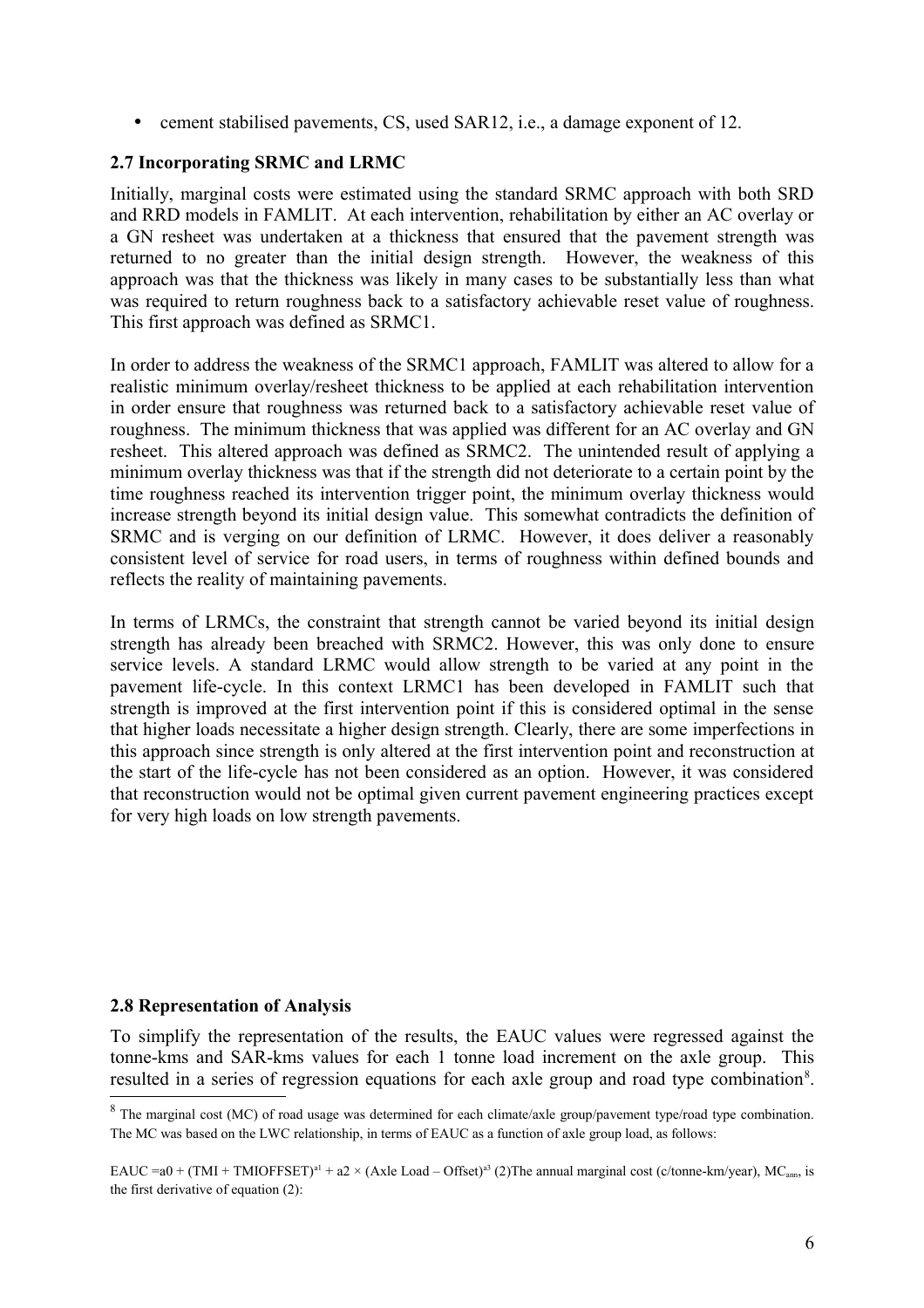The marginal cost was based on the first derivative of the appropriate LWC relationship with respect to load (tonne) and SAR. These regression equations <sup>[9](#page-6-0)</sup>will be illustrated throughout the results section. Marginal axle load costs per axle pass were calculated by dividing marginal axle load costs per annum by the number of axle group passes per year. This approach is equivalent to marginal cost per tonne-km, as the analysis sections were one kilometre in length.

#### **3. Results**

In order to illustrate some of the analysis three different sealed road types were selected, which represent approximately 63% of the total Australian sealed road kilometres, to provide a representative perspective on the results of the analysis. These road types<sup>[10](#page-6-1)</sup> were:

- 1. High daily traffic rural granular pavement (RT1 HRGN)
- 2. High daily traffic urban asphalt pavement (RT2 HUAC)
- 3. Low daily traffic rural granular pavement (RT3 LRGN)

#### **3.1 SRMC and Deterioration Models**

Figure 1 shows the LWC relationship, in terms of EAUC and tonne-km, for the TADT axle group on road type RT1 based on the SRMC1 and SRMC2 approaches using the SRD and RRD models to predict roughness during the life-cycle. Figure 2 shows the SRMC1 and SRMC2 estimates derived from the LWC relationships, using the SRD and RRD models, shown in Figure 1.



EAUC = 3786 + (TMI + TMIOFFSET)<sup>1.602</sup> + 0.288 (Axle Load – 5.5)2.912 (SRMC1 approach, SRD model) EAUC = 4131 + (TMI + TMIOFFSET)<sup>1.61</sup> + 1.264 (Axle Load – 5.5)2.904 (SRMC1 approach, RRD model) EAUC = 7356 + (TMI + TMIOFFSET)<sup>1.936</sup> + 1.193 (Axle Load –



SRMC1 =  $0.288 \times 2.912$  (Axle Load – 5.5)<sup>1.912</sup> (SRD model) SRMC1 =  $1.264 \times 2.904$  (Axle Load – 5.5)<sup>1.904</sup> (RRD model) SRMC2 =  $1.193 \times 2.991$  (Axle Load – 5.5)<sup>1.991</sup> (SRD model) SRMC2 =  $0.618 \times 3.325$  (Axle Load – 5.5)<sup>2.325</sup> (RRD model)

 $MC<sub>ann</sub> = a2 \times a3 \times (Axle Mass - Offset)<sup>(a3 - 1)</sup>$  (3)The marginal cost per axle group pass (c/tonne-km),  $MC<sub>axle</sub>$ , is as follows:  $MC<sub>axle</sub> = MC<sub>ann</sub> /Number of axle group passes per year (4) where: a0, a1, a2 and a3 = regression coefficients; Axle Load = total$ load on axle group (tonne); TMI = Thornthwaite Moisture Index (Thornthwaite 1948) measure of climate; TMIOFFSET = the minimum TMI value used for each road type plus one; Offset = approximates axle group reference base tonnes before incremental axle loads were varied.

The MC was also based on the LWC relationship, in terms of EAUC as a function of standard axle repetitions (SAR):

EAUC =  $a0^1$  + (TMI + TMIOFFSET)<sup>a11</sup> +  $a2^1$  × (SAR-km – Offset) (5)The annual marginal cost (c/SAR-km), MC<sub>ann</sub>, is the first derivative of equation (5):

 $MC<sub>ann</sub> = a2<sup>1</sup>$  (6)where: a0<sup>1</sup>, a11, and a2<sup>1</sup> = regression coefficients; SAR-km = annual pavement wear, SAR, per lane-km; Offset = approximates reference base SAR-km before incremental axle loads increased.

<span id="page-6-0"></span><sup>9</sup> The regression analysis was non-linear least squares.

<span id="page-6-1"></span> $10$  Daily traffic in the context of these pavements is a reflection of the number of vehicles per day, not the loading on the vehicle.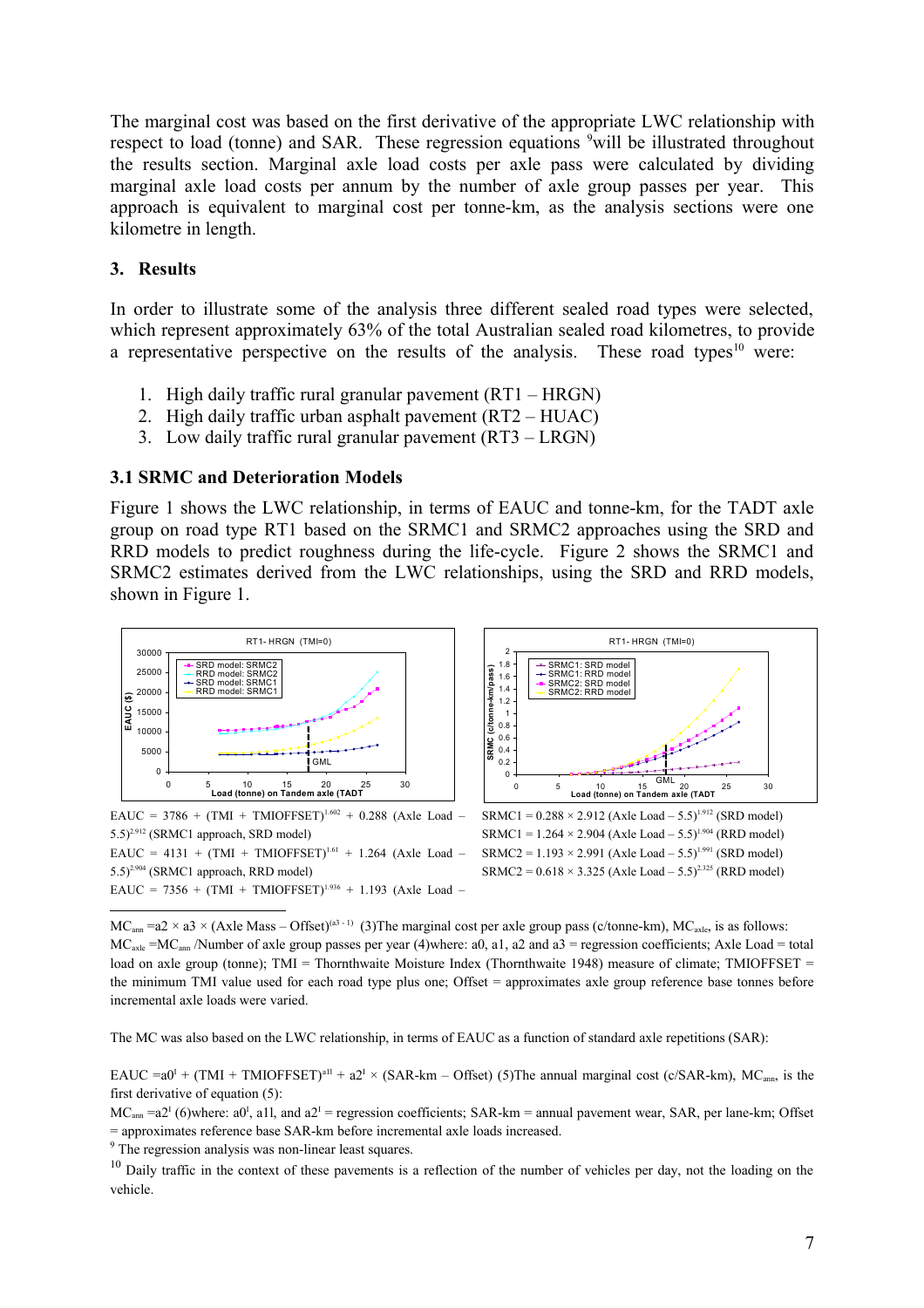#### **Figure 1 – EAUC vs tonne-km for TADT axle group (road type RT1) Figure 2 – SRMC vs tonne-km for TADT axle group (road type RT1)**

The LWC relationships based on the SRMC1 approach in Figure 1 are lower than those of the SRMC2 approach. This is because of the rehabilitation thickness needed to return the strength to its original value was thinner for the SRMC1 approach than that of the minimum thickness used for the SRMC2 approach. This was consistent for the LWC relationships across the three road types. SRMC2 was judged to be more appropriate in reflecting the intent of the SRMC definition since it results in achieving a roughness level that is within the bounds that were initially anticipated by the design of the road and therefore providing a consistent service to road users. In addition, although SRMC2 results in potentially a higher level of strength, and therefore lower marginal costs, this strengthening was not being undertaken to provide directly for more capacity to withstand loading, rather its focus was on maintaining a consistent level of roughness (with defined bounds).

Figure 3 shows the LWC relationship, in terms of EAUC and tonne-km, for the TADT axle group on road type RT2 based on the SRMC2 approach using the SRD and RRD models. Figure 4 shows the SRMC2 estimates derived from the LWC relationships, using the SRD and RRD models, shown in Figure 3. As shown in Figures 1, 2 3 and 4, the LWC relationships are different for the different road deterioration models, SRD and RRD. Interestingly, EAUC increased at a greater rate based on the RRD model after GML was exceeded compared with the EAUC estimates based on the SRD model.

The basis of the RRD model, as noted earlier, reflects the reality of pavement maintenance practice more closely than the SRD model and it includes more of the variables that impact on deterioration. For this reason the RRD model was used to estimate the relationships for the LWC and the SRMC and LRMC analysed further in this paper.



EAUC =  $4747 + (TMI + TMIOFFSET)^{1.715} + 0.00478$  (Axle Load – 5.5)4.305 (SRMC2 approach, SRD model)

EAUC =  $2049 + (TMI + TMIOFFSET)^{1.654} + 0.0005$  (Axle Load – 5.5)5.407 (SRMC2 approach, RRD model)



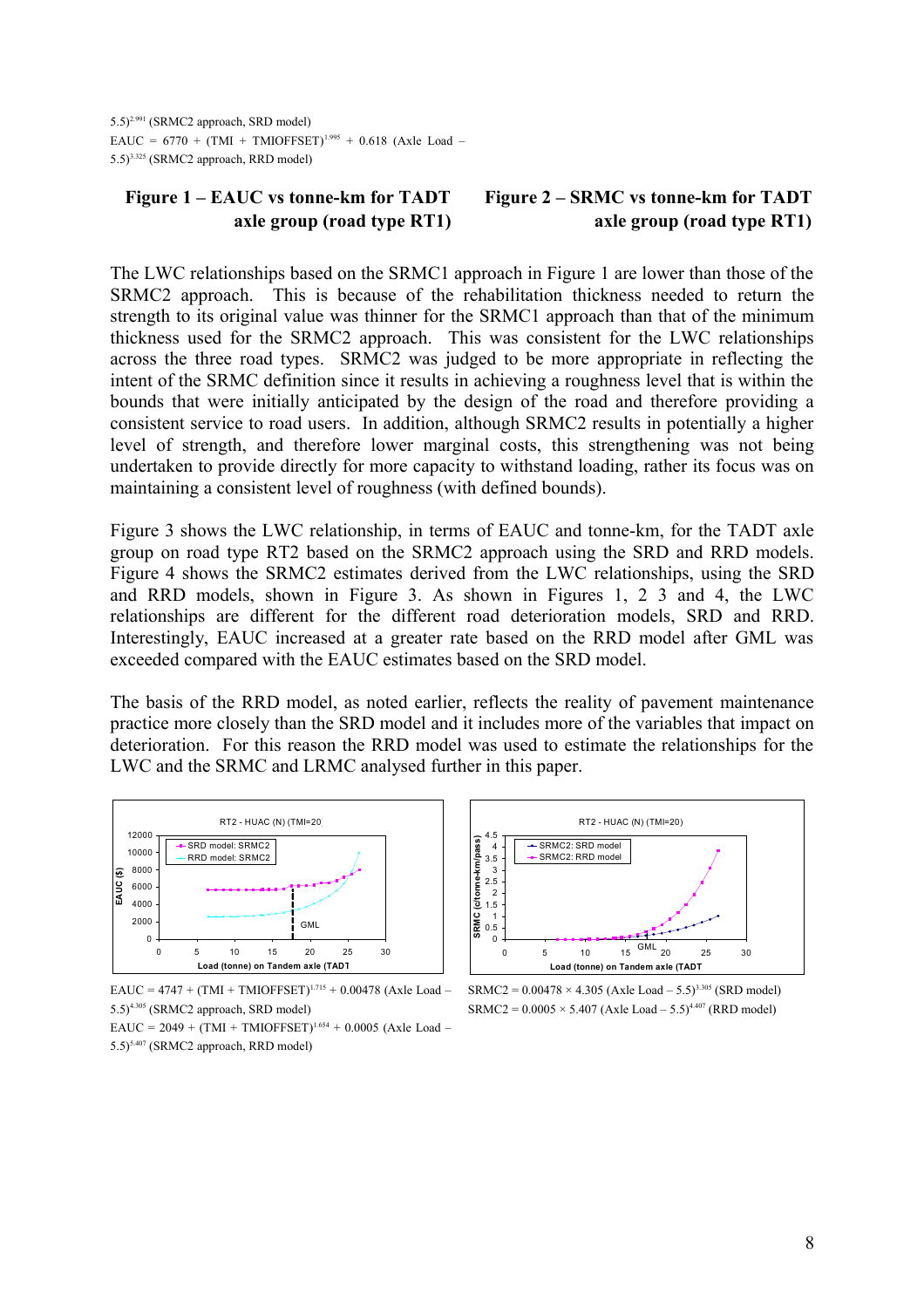## **Figure 3 – EAUC vs tonne-km for TADT axle group (road type RT2)**

## **Figure 4 – SRMC vs tonne-km for TADT axle group (road type RT2)**

#### **3.2 SRMC and LRMC**

Figures 5, 6 and 7 show the LWC relationships, in terms of EAUC and tonne-km, for the TADT axle group on road types RTI, RT2 and RT3 based on the SRMC2 and LRMC1 approaches using only the RRD model. This allowed comparison of the estimates based on the SRMC2 and LRMC1 approaches.



EAUC =  $6770 + (TMI + TMIOFFSET)^{1.995} + 0.618$  (Axle Load 5.5)3.325 (SRMC2, RRD model)

EAUC =  $6770 + (TMI + TMIOFFSET)^{1.995} + 0.618$  (Axle Load – 5.5)3.325 (LRMC1 RRD model)

## **Figure 5 – EAUC vs tonne-km for TADT axle group (road type RT1)**





EAUC =  $2049 + (TMI + TMIOFFSET)^{1.654} + 0.0005$  (Axle Load – 5.5)5.407 (SRMC2, RRD model)

EAUC =  $2064 + (TMI + TMIOFFSET)^{1.654} + 0.000335$  (Axle Load – 5.5)5.561 (LRMC1 RRD model)

## **Figure 6 – EAUC vs tonne-km for TADT axle group (road type RT2)**

 $EAUC = 1162 + (TMI + TMIOFFSET)^{1.918} + 0.0000006$  (Axle Load – 5.5)7.257 (SRMC2, RRD model) EAUC =  $1163 + (TMI + TMIOFFSET)^{1.918} + 0.0000004$  (Axle Load – 5.5)7.364 (LRMC1, RRD model)

## **Figure 7 – EAUC vs tonne-km for TADT axle group (road type RT3)**

For road type RT1, the SMRC2 is the same as the LRMC1 at all increments of mass as their LWC relationships were estimated to be exactly the same for both the SRMC2 and LRMC1 approaches. For this road no additional strengthening occurred under the LRMC1 approach so it matches the SRMC2 approach. However, for road type RT2, the LWC relationships show that the LRMC1 increases slightly more than the SRMC2 after a certain axle load above GML. This reflects the additional strengthening being undertaken under the LRMC1 approach when future strength requirements exceed the initial design strength.

For road type RT3, the LWC relationships found show that the SRMC2 increases slightly more than the LRMC1 after a certain axle load above  $GML<sup>11</sup>$  $GML<sup>11</sup>$  $GML<sup>11</sup>$ . However, generally, the

<span id="page-8-0"></span> $11$  This result may be explained by the fact that more frequent rehabilitation occurs with the SRMC2 approach, while additional strengthening under the LRMC1 approach extends the period between rehabilitations at the relatively low traffic load on this road.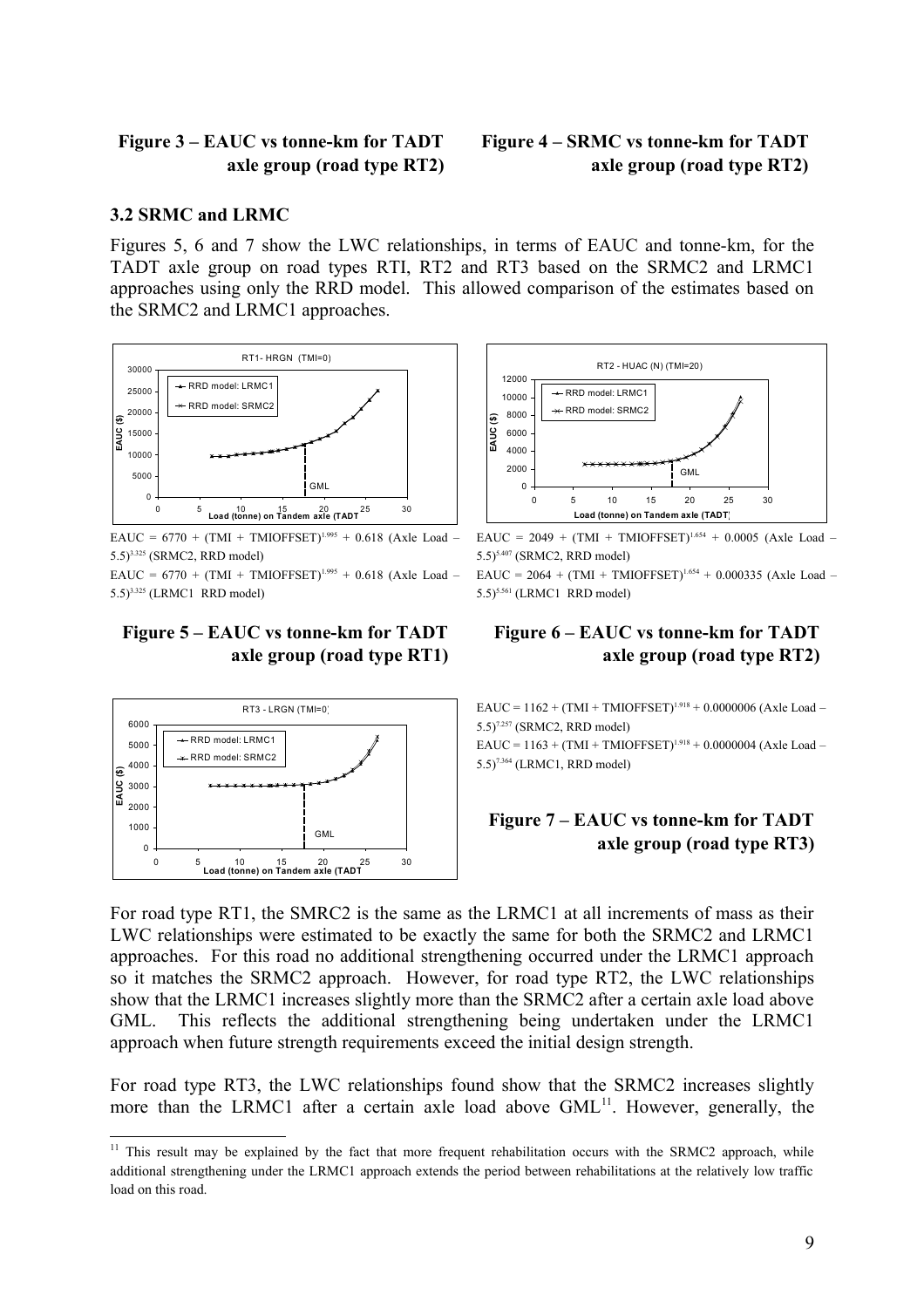difference in LWC relationships under the SRMC2 and LRMC1 approaches is small and only appears to occur at the higher axle loads above GML for RT1, RT2 and RT3.

## **3.3 Marginal cost representation**

As shown by equation (5), the LWC relationships can be expressed in terms of EUAC and SAR-km. These relationships can be converted to a marginal cost per SAR-km as shown by equation (6). Figures 8 and 9 for road types RT1, RT2 and RT3, using the RRD model for the TADT axle group with the LRMC1 approach show the LWC relationship as a function of SAR-km and the estimated LRMC1 (\$/SAR-km), respectively.



EAUC =  $6444 + (TMI + TMIOFFSET)^{1.995} + 0.00801$  (SAR-km – 480000) (RT1, LRMC1, RRD model) EAUC =  $1718 + (TMI + TMIOFFSET)^{1.651} + 0.00569$  (SAR-km – 240000) (RT2, LRMC1, RRD model)  $EAUC = 847 + (TMI + TMIOFFSET)^{1.918} + 0.419$  (SAR-km – 1200) (RT3, LRMC1, RRD model



 $LRMC = 0.00801$  (RT1, LRMC1, RRD model)  $LRMC = 0.00569$  (RT2, LRMC1, RRD model)  $LRMC = 0.419$  (RT3, LRMC1, RRD model)

# **Figure 8 – EAUC vs SAR-km for road type RT1, RT2, RT3 (LRMC1 approach)**



The LRMC1 estimated for the lightly loaded RT3 road type (41.9c/SAR-km) is significantly higher than that found for the more heavily loaded RT1 and RT2 road types  $(0.801)$  to 0.569c/SAR-km). This appears to be the general trend with estimates of LRMC1, that is, the marginal cost of road wear (c/SAR-km) increases when moving down the road type hierarchy. One of the key reasons for the variation in marginal costs is that RT3 has much lower pavement strength values than RT1 and RT2, which means that RT3 deteriorates relatively quicker and is therefore more sensitive to higher loads.

# **3.4 Some interesting findings**

## *Road Types*

The LRMC1 estimates vary for different road types, as noted previously. This can be indicated in Table 2, which illustrates the scale of marginal costs, in terms of c/SAR-km, for the three road types analysed in this paper using the LRMC1 approach with the RRD model. The significance of each road type, based on its portion of the Australian sealed road network, is also shown.

| Road type | LRMC1 (c/SAR-km) | % Sealed road network |
|-----------|------------------|-----------------------|
|           | 0 80°            |                       |
|           | 569              |                       |

## **Table 2: Marginal cost (LRMC1) estimates (c/SAR-km) by road type**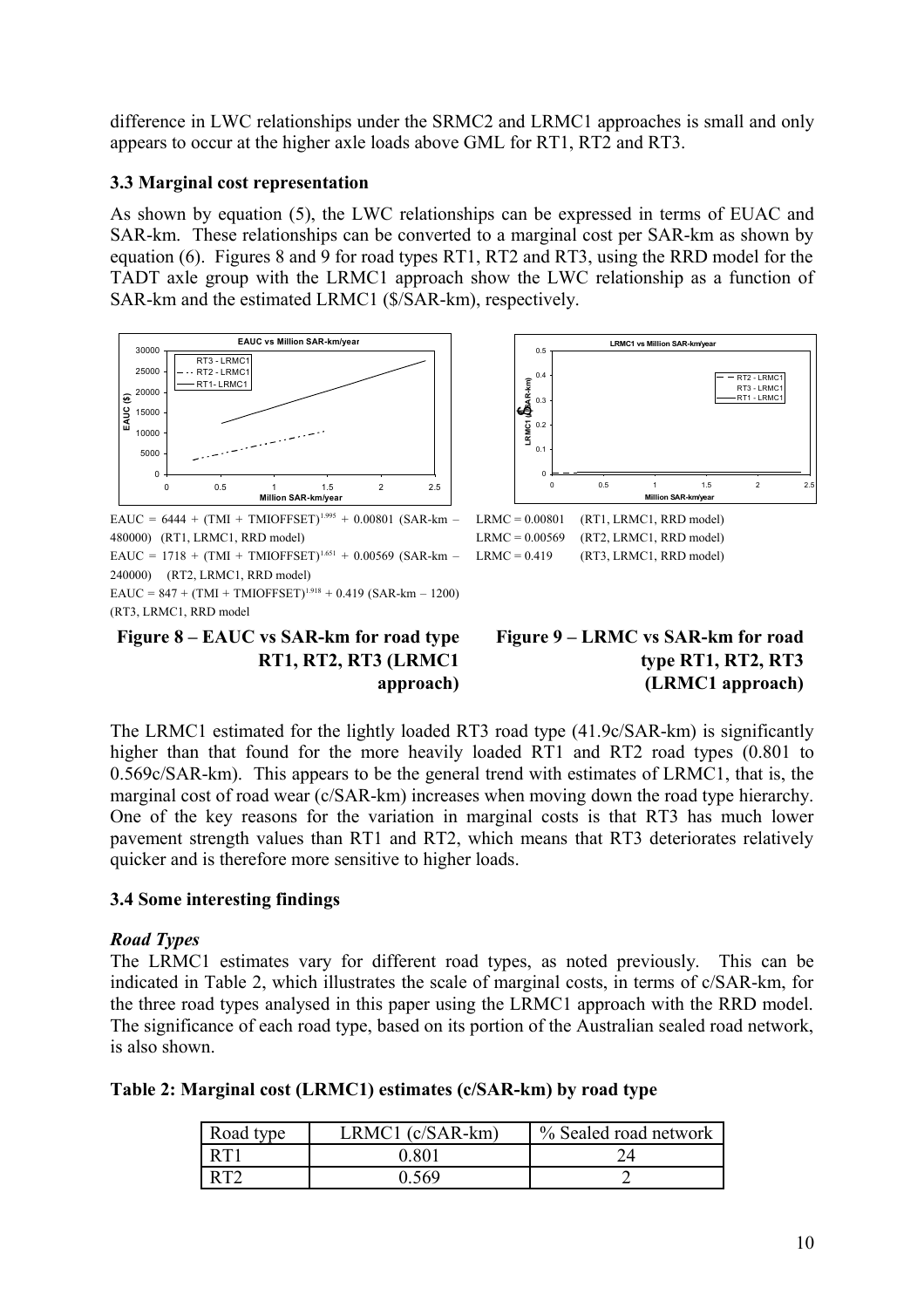|--|

#### *Climate*

Although different climatic conditions, represented by the variable TMI, were tested for each road type and do have an impact on EAUC (and total road costs) they did not have an impact on marginal costs.

#### *Axle groups*

For any given road type, the individual axle groups have quite different LWC relationships when expressed as a function of tonne-km. The resulting LRMC1 and SRMC2, in terms of cost-tonne-km are also different for each axle group. Figure 10 shows the LWC relationship in terms of EAUC and tonne-km for the SADT, TADT and TRDT axle groups on road type RT2, using the RRD model.



**Figure 10 – LWC relationships for different axle groups on RT2 - HUAC**

As Figure 10 shows, the marginal costs increase at varying rates as load increases across the different axle groups. However, when marginal costs are expressed in terms of SAR-km there is no need to present the results by different axle group because of the axle load equivalency nature of the specific reference load for each axle group that aims to give equal wear for each axle group relative to the standard single axle. This outcome is also driven by the fact that rehabilitation interventions are largely a function of SAR-km. This result is illustrated in Figure 11, which shows the LWC relationship, in terms of EAUC against SARs, for all six axle groups (as defined in Table 1) using the LRMC1 approach with the RRD model. As noted above, despite the different axle groups, the relationship between EAUC and SAR-km is a linear one for each road type.